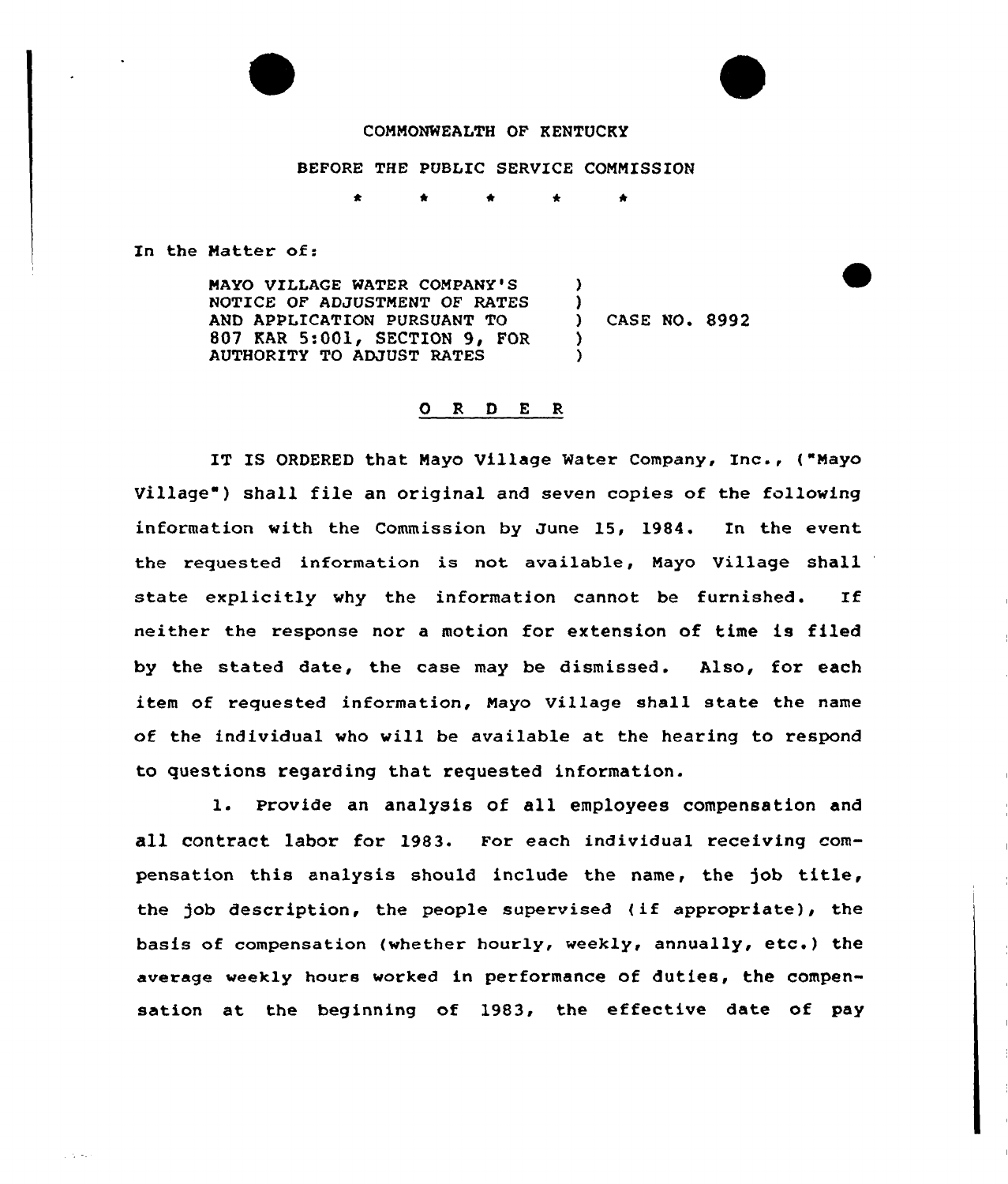



increase in compensation occurring in 19S3 and the new level of compensation, the total annual amount of compensation, any allocation between utility and nonutility functions, the account to which the utility portion was charged along with the basis and calculations supporting any allocation among accounts.

2. Provide a complete explanation as to how the proposed 1984 increase in compensation for each individual was determined. In reference to your response dated April ll, 1984, this explanation should include for each individual the duties performed, the hours per week spent performing these duties, the rate per hour, the total weekly and annual amounts of compensation.

3. Provide an analysis of Account 922--Outside Services Employed. This analysis should include, the recipient, the duties performed, the total hours, the hourly rate, the extended amount, the portion attributable to the T.V. cable business, the portion devoted to personal business, and the portion devoted to utility business. If this function is performed on <sup>a</sup> contract basis, provide details as to how the contract was let including the terms and prices of contracts rejected. Also, provide a copy of the current contract or terms of any verbal agreement.

4. Provide an analysis of existing debt service for each year 1984 through 1988. This analysis should include principal retirements, interest payments, sinking fund requirements accompa-

 $-2-$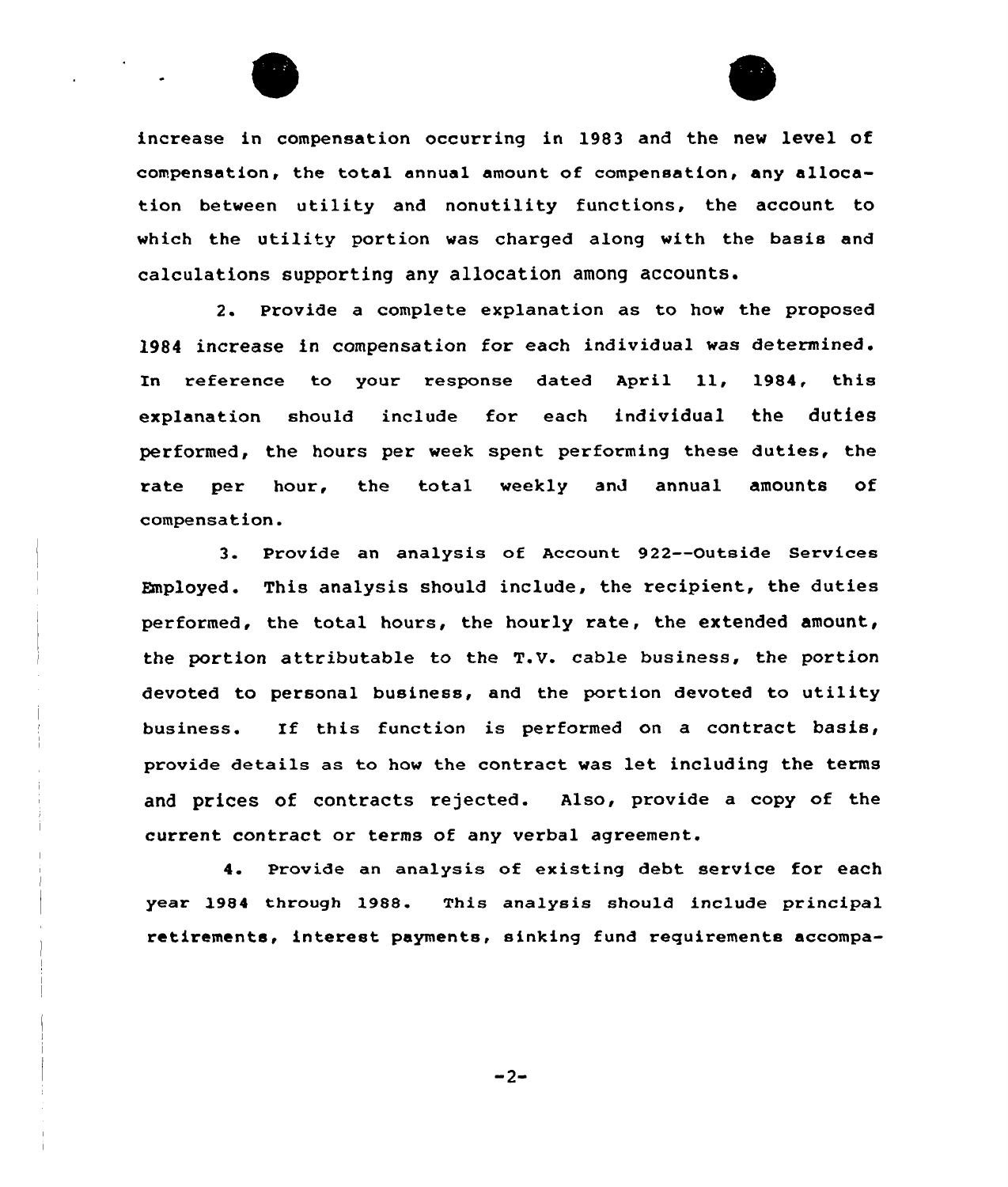nied with <sup>a</sup> detailed explanation of and calculations supporting the requirements, the portion of interest, principal, and sinking fund requirements apportionable to the T.V. cable business, personal affairs, and utility business.

5. Provide <sup>a</sup> detailed explanation of Item No. <sup>6</sup> on page <sup>2</sup> of your application — Miscellaneous. Provide the name of the authority requiring the tests, documentation supporting the requirement, a detailed description of the tests, the number of hours required to perform the test, the hourly rate, the extended total, and the proposed payee. Also, explain any efforts to obtain competitive bids for like services including the prices.

6. Provide a detailed analysis of Heter-Reading Expenses— Account 902. Show the amounts and the mileage attributable to each employee, the purpose of the mileage, the total mileage, the mileage attributable to personal affairs, the mileage attributable to the T.V. cable business, and the mileage attributable to the water utility business. Also provide <sup>a</sup> thorough explanation on the necessity of this level of expense relative to the 2-1/2 miles of water line as testified by Hr. Chancy in the Commission's Order dated August 5, 1981, Case No. 8136, Notice of Mayo Village Water Company, Inc., Pursuant to RRS 278.180, 278.190, and Related Statutes.

7. In reference to your responses to the Assistant Attorney General's questions in the request dated Harch 26, l984, provide a complete detailed explanation of the basis of allocation of all of these expenses and:

 $-3-$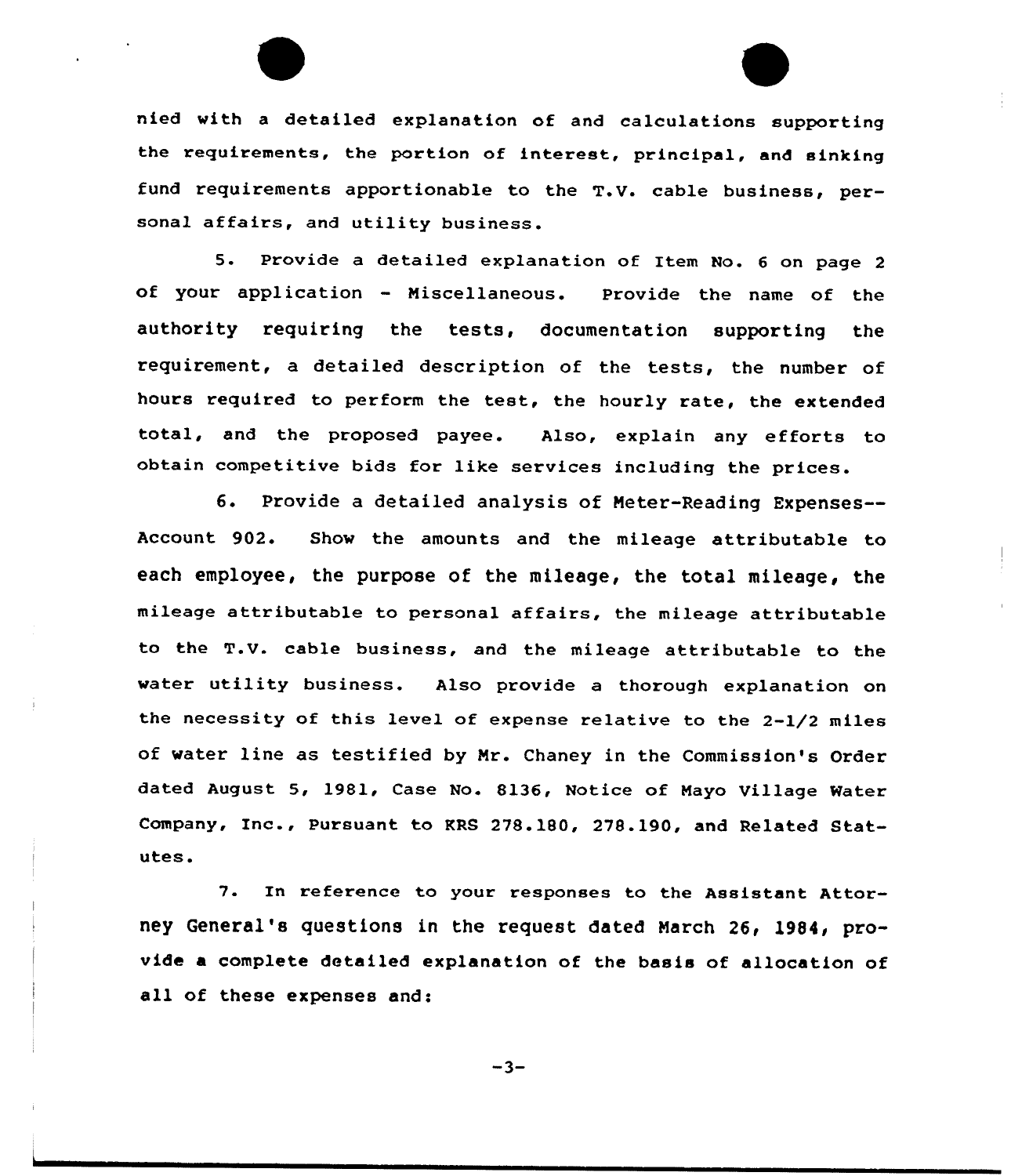a. Provide the amount of refunds attributable to overpayments and the amount of refunds attributable to deposits. For each of these amounts provide the portion associated with the T.V. cable franchise and the portion associated with the water company. Also, provide a narrative explaining how deposits and overpayments of the water company are accounted for separately from the T.V. cable franchise.

b. Provide the amounts of electric expense attributable to personal affairs, to the T.V. cable franchise, and to the water company. Also, provide comments justifying this level of expense for a one room office as testified by Mr. Chaney in Case No. 8136.

c. Provide the amounts of the annual gas bill attributable to personal affairs, to the T.V. cable franchise, and to the water company. Also, provide comments justifying this level of expense for a one room office as testified by Mr. Chaney in Case No. 8136.

d. Provide the amounts of the telephone expense attributable to personal affairs, to the T.V. cable franchise, and to the water company. Provide copies of the telephone bills including the detail of long distance billing. For each long distance number called, provide a brief explanation of the water company's business purpose.

e. For all office supplies (\$732.12 total), provide the amounts associated with personal affairs, with the T.V. cable franchise, and the water company.

$$
-4-
$$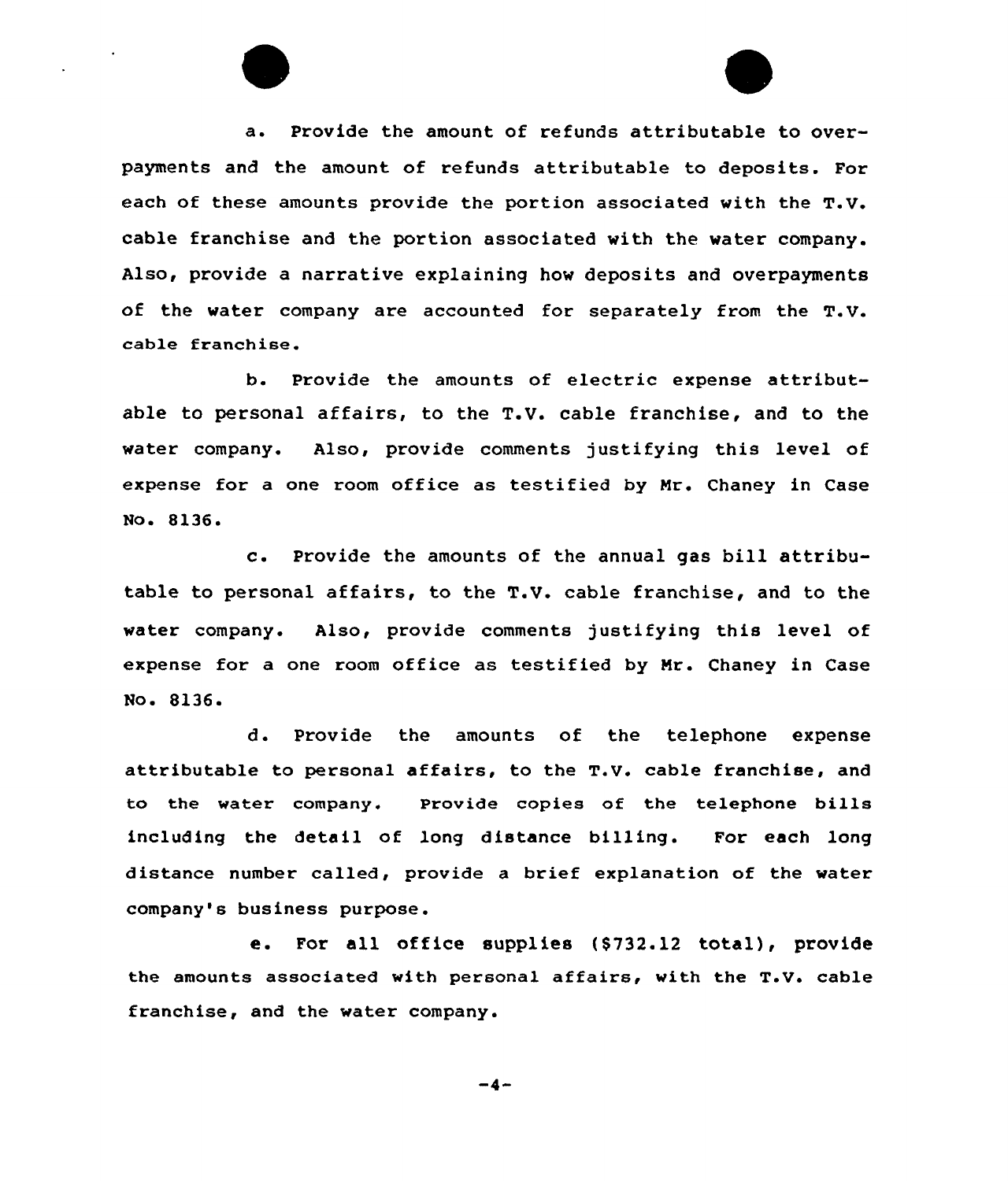f. In reference to the flood insurance invoice, provide a description of the building, a description of the contents, the owner of the assets (i.e., The Chaneys, Mayo Village, T.V. cable franchise). If these assets belong to Mayo Village, provide comments as to why they are not listed as an asset in the Annual Report of Mayo Village.

g. For the encroachment invoice, provide the amount attributable to the T.v. cable franchise, and the amount associated with the water company.

h. In reference to the multi-peril insurance invoice, provide a description of the building, the owner of the asset (i.e., The Chaneys, T.V. cable franchise, Mayo Village). If the building belongs to Nayo Village, provide a narrative as to why the building is not listed as an asset in Mayo Village's Annual Report.

8. Provide the amount expensed for professional accounting services on the books of the T.V. cable franchise.

9. Provide the amount. expensed for transportation on the 1983 books of the T.V. cable franchise.

10. Provide the amount expensed on the 1983 books of the T.Y. cable franchise for office supplies.

ll. Are Nr. and Mrs. Chancy covered under workman's compensation while performing duties for the T.V. cable franchise? If so, provide the amount expensed for workman's compensation on the 1983 books of the T.V. cable franchise.

12. Provide compiled, reviewed, or audited financial statements for the T.V. cable franchise for calendar year 1983.

 $-5-$ 

المستقادة والما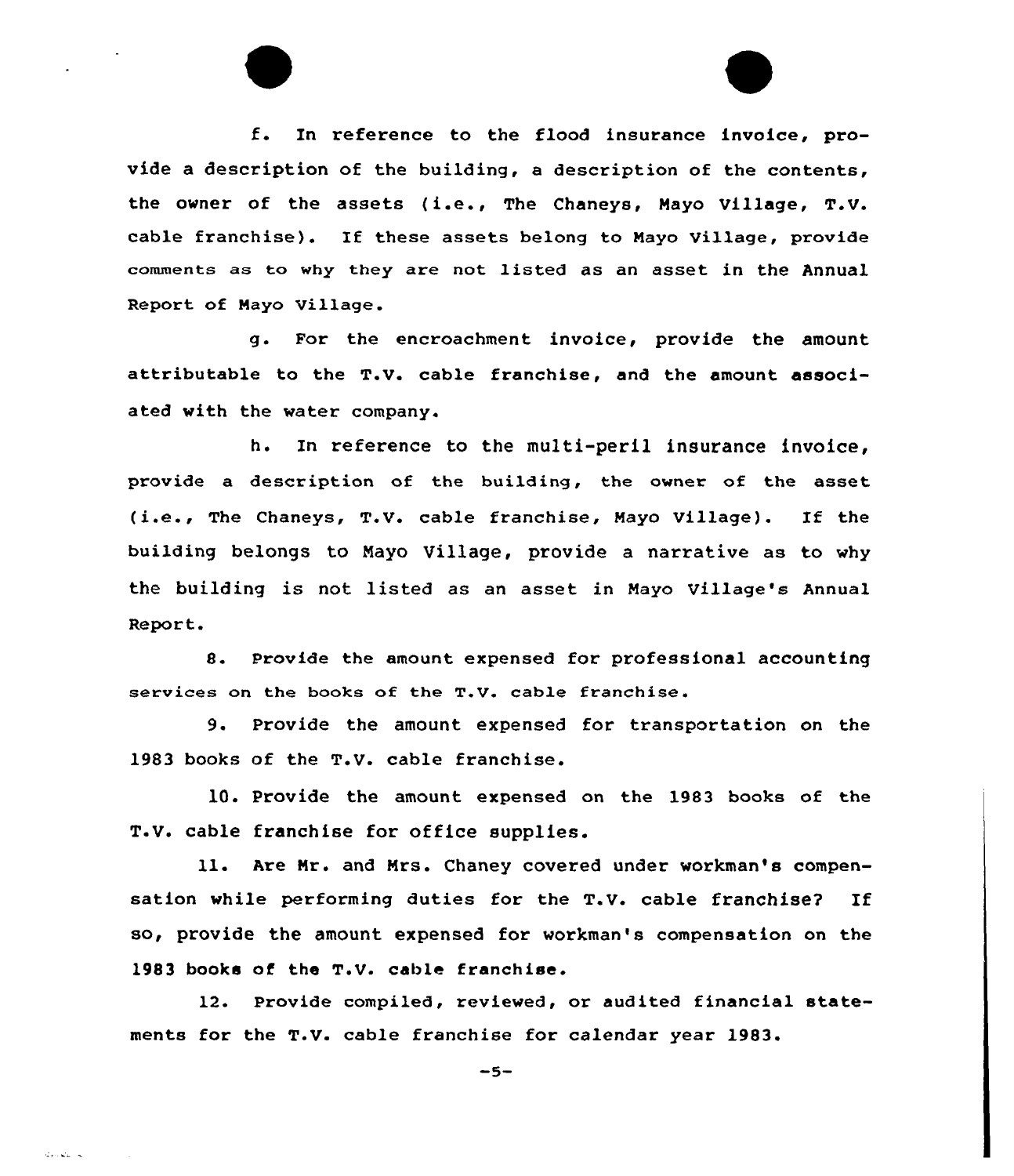13. Provide copies of all documents (i.e., tax returns, financial reports) and related schedules associated with professional accounting services expensed on the 1983 Annual Report for Maya Village.

14. Page <sup>3</sup> of the application and the billing analysis show rates currently being charged which are higher by 20 cents per 1,000 gallons than the rates authorized by the Commission in Case No. 8136 (Appendix <sup>A</sup> to Order Mo. 8136 attached).

a. Are the rates shown in the application currently being charged?

b. If not, provide rate schedules showing the current rates and those charaged during the test year.

c. If so, what date were these rates placed into effect?

d. Provide authority upon which the higher rates are based.

e Provide detailed information in comparative form showing the amount of additional revenue associated with the higher rates versus the rates authorized in Case No. 8136.

15. Page <sup>3</sup> of the application shows a \$25 hookup fee. The tariff on file with the Commission shows a connection fee of \$10 and neither a hookup fee nor an increase in the connection fee was granted in Case No. 8136.

a. Are the hookup fee and connection fee the same or are different services provided for these fees? Explain.

b. lf they are the same, provide cost justification for the increase from \$10 to \$25.

 $-6-$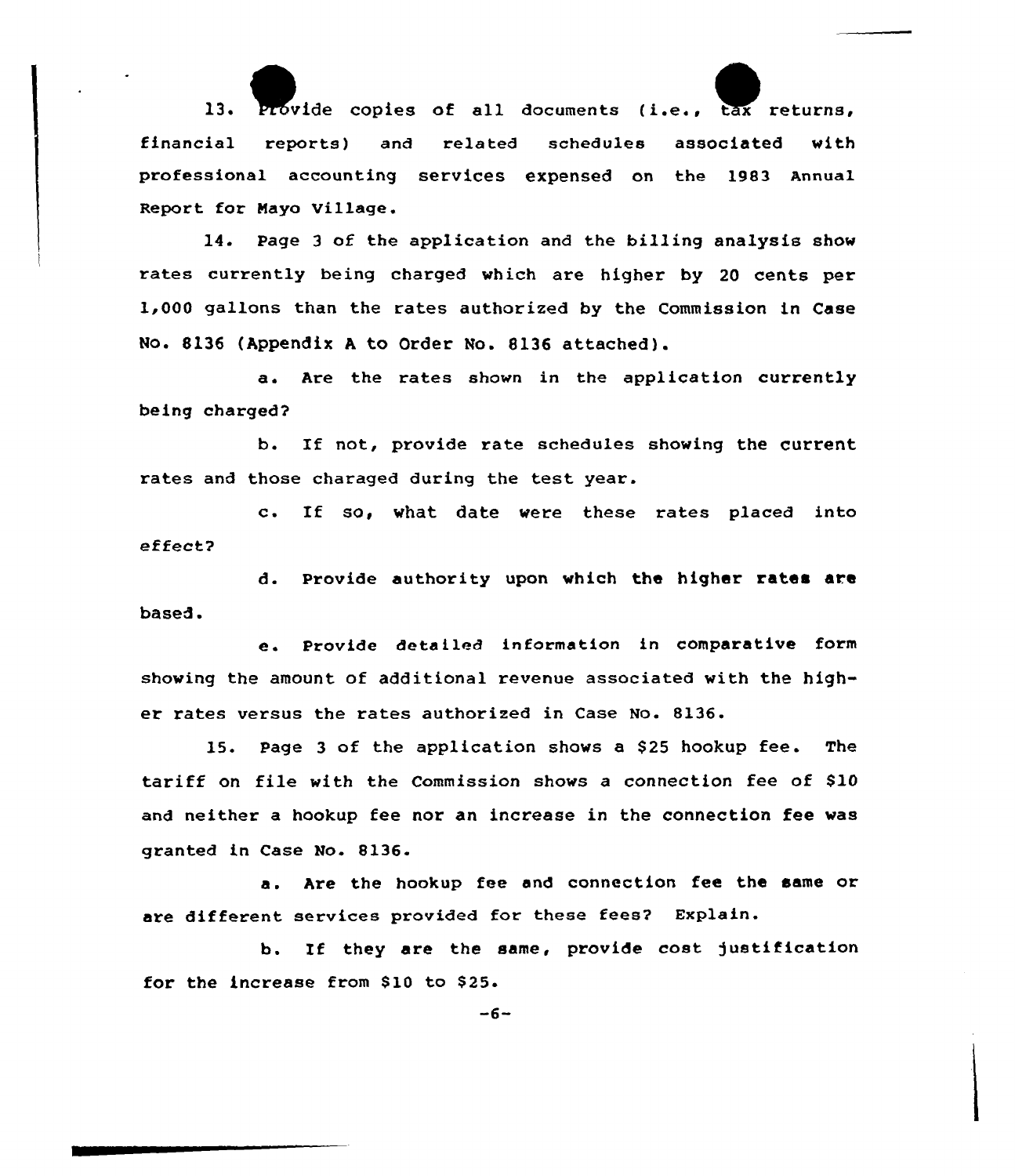c. If the fees are for different services, provide cost justification for the new hookup fee.

d. What date was the \$25 hookup fee placed into effect?

16. The 1983 Annual Report and the application show total water sales of \$37,868. This was adjusted to \$38,717 in order to reconcile billings at the beginning and ending of the test period with actual test year usage. The billing analysis shows revenues generated from current rates of \$40,801, a difference of \$2,084. Please explain this difference.

17. Provide the tax return for 1983 of May Village. Done at Frankfort, Kentucky, this 4th day of June, 1984.

PUBLIC SERVICE COMMISSION

 $\overline{For}$ the Commissi

ATTEST:

**Secretary**